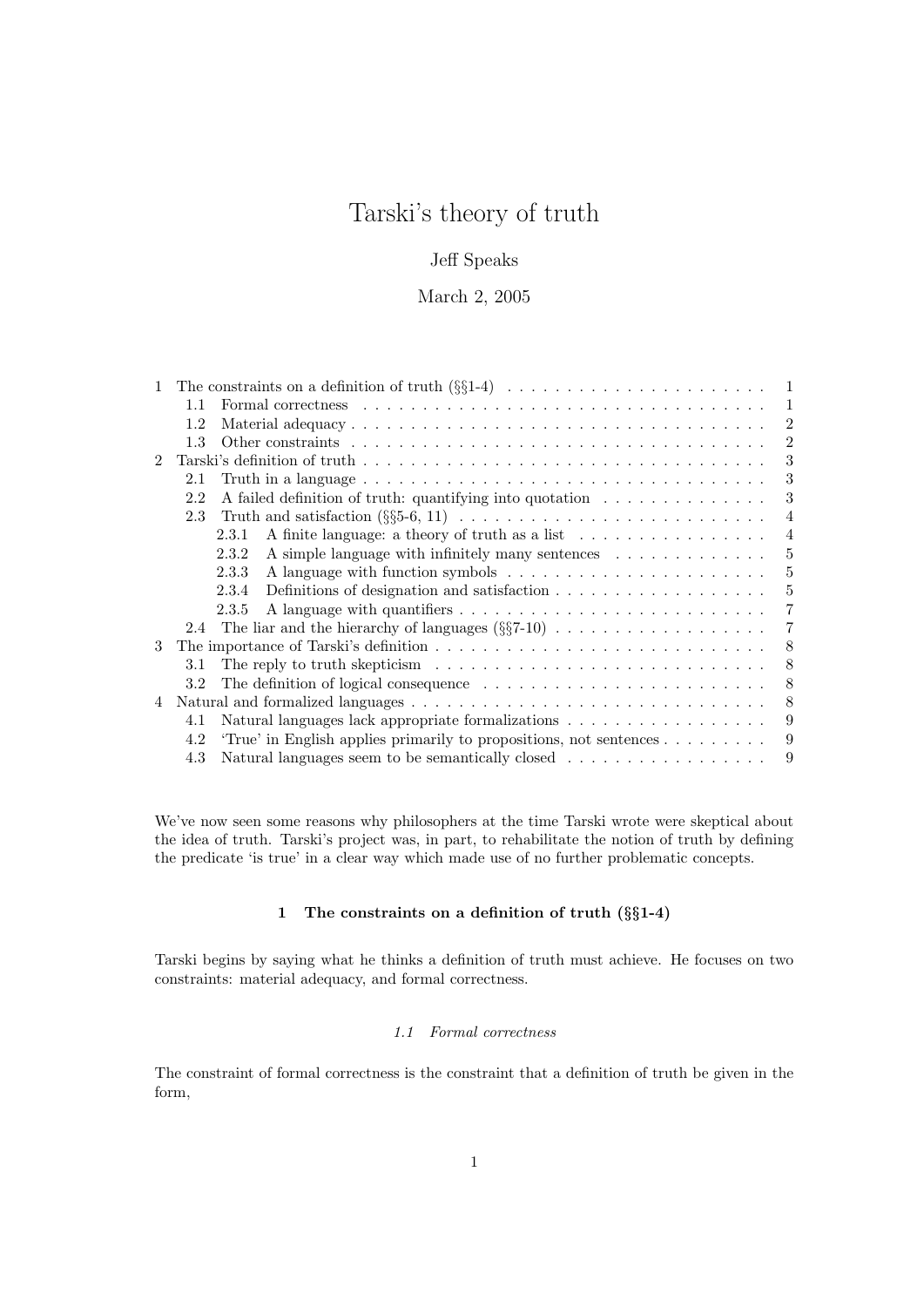S is true  $\equiv_{df} \_$ 

where the right hand side is filled in by expressions which are both free from obscurity, and do not presuppose the notion of truth to be defined.

## 1.2 Material adequacy

Tarski's more important and original constraint is the constraint of material adequacy. The way that he thought of this constraint shaped the form that his theory of truth eventually took.

The key passages here are in §4:

"Consider the sentence 'snow is white.' We ask the question under what conditions this sentence is true or false. It seems clear that if we base ourselves on the classical conception of truth, we shall say that the sentence is true if snow is white, and that it is false if snow is not white. Thus, if the definition of truth is to conform to our conception, it must imply the following equivalence:

The sentence 'snow is white' is true if, and only if, snow is white.

Tarski thought of this as the core of the traditional conception of truth. The requirement of material adequacy is the requirement that a definition of truth conform to this traditional conception by implying each sentence of the above form. He continues:

"We shall now generalize the procedure which we have applied above. Let us consider an arbitrary sentence; we shall replace it by the letter  $\varphi$ .' We form the name of this sentence and we replace it by another letter, say 'X.' We ask now what is the logical relation between the two sentences 'X is true' and 'p.' It is clear that from the point of view of our basic conception of truth these sentences are equivalent. In other words, the following equivalence holds:

 $(T)$  X is true if, and only if, p.

We shall call any such equivalence (with  $\gamma$  replaced by any sentence of the language to which the word 'true' refers, and 'X' replaced by a name of this sentence) and "equivalence of the form (T).'

Now at last we are able to put into a precise form the conditions under which we will consider the usage and definition of the term 'true' as adequate from the material point of view: we wish to use the term 'true' in such a way that all equivalences of the form  $(T)$  can be asserted, and we shall call a definition of truth 'adequate' if all these equivalences follow from it."

## 1.3 Other constraints

There are other constraints that one might put on a definition of truth which Tarski does not explicitly discuss. For example, on might want the definition to shed some light on various important truth-related phenomena, such as logical consequence. We will return to the relationship between a theory of truth and a theory of logical consequence later.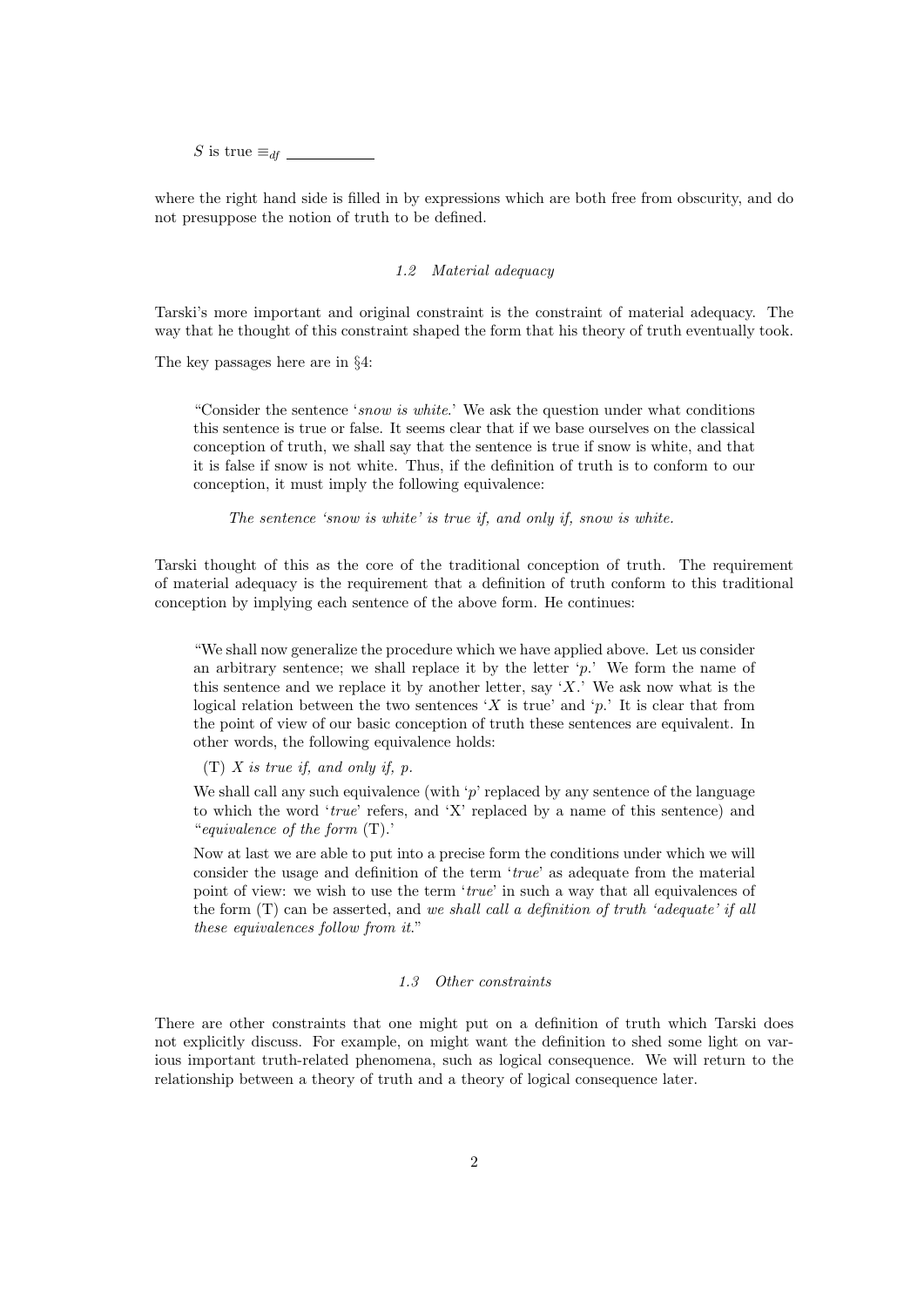There are also some other obvious constraints which Tarski leaves implicit. It seems, e.g., that a theory should not entail false sentences as well as instances of the form T, and must avoid the Liar paradox. We return to the liar paradox below.

## 2 Tarski's definition of truth

## 2.1 Truth in a language

As we have seen, Tarski was interested in defining truth as a property of sentences. But any definition of truth for sentences must be relativized to languages. It may be one thing for a certain string of characters to be true in English, and quite another for them to be true in Italian. This means that the notion Tarski is really out to analyze is not truth simpliciter, but rather 'truth in  $L$ .' The task is to give a general way, for any language  $L$ , of arriving at a definition of truth for that language.

## 2.2 A failed definition of truth: quantifying into quotation

One might think that an obvious solution to the problem of there being an infinite number of sentences is provided by the following kind of definition of truth, in which we quantify over sentences:

x is true in  $L \equiv_{df}$  for some S,  $x = S' \& S$ 

Why, for any of these formulae to make sense,  $x'$  and  $S'$  must be understood as different kinds of variables. The distinction between objectual and substitutional quantification.

Tarski gave the following objection to this kind of definition of truth in his "The Concept of Truth in Formalized Languages," which can be found in his Logic, Semantics, and Metamathematics:

"Quotation-names may be treated like single words of the language, and this like syntactically simple expressions. The single constituents of these names — the quotation marks and the expressions standing between them — fulfill the same function as the letters and complexes of successive letters in single words. . . . [Therefore] in applying the rule of substitution we are not justified in substituting anything at all for [a] letter . . . which occurs as a component of a quotation-mark name (just as we are not permitted to substitute anything for the letter 't' in the word 'true')." (159-160)

Given this, consider the connection between the following two formulae:

x is true in  $L \equiv_{df}$  for some S,  $x = S' \& S$ x is true in  $L \equiv_{df}$  for some S, x=the nineteenth letter of the alphabet & S

A response to Tarski's objection to quantifying into quotation. An argument that quote-names cannot be regarded as semantically simple, since that would lead to the language's containing infinitely many semantically simple expressions.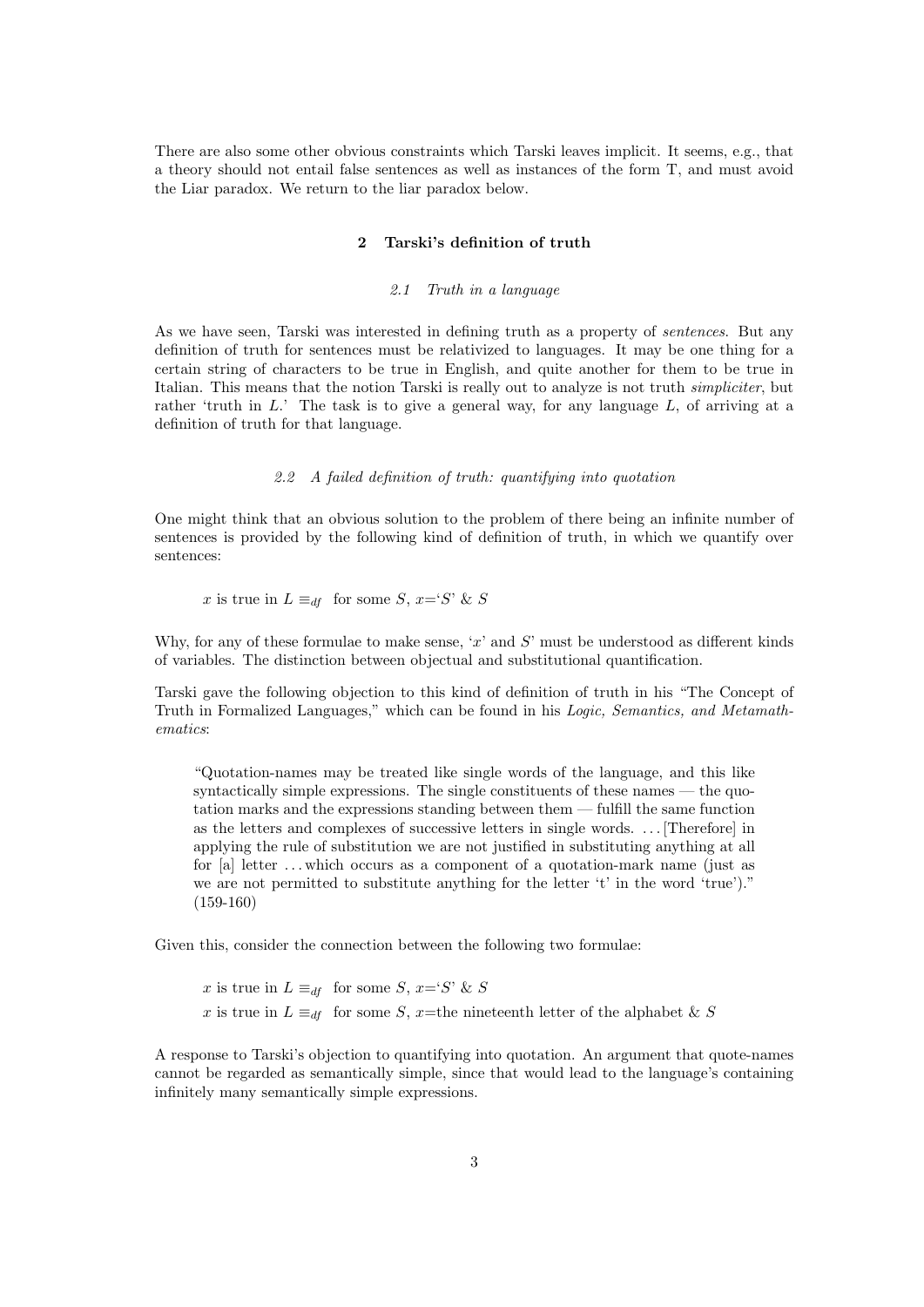The question of whether substitutional quantification presupposes facts about truth (and hence cannot legitimately be used in a definition of truth).

(For a classic discussion of substitutional quantification, see Kripke's "Is there a problem about substitutional quantification?" in Evans & McDowell (eds.), Truth and Meaning: Essays in Semantics.)

A similar problem for a structurally similar analysis of truth as a property of propositions.

## 2.3 Truth and satisfaction (§§5-6, 11)

Tarski calls his approach the 'semantic conception' of truth. He says in §5,

"... the word 'true' ... expresses a property of ... of sentences. However, it is easily seen that all the formulations which were given earlier and aimed to explain the meaning of this word . . . referred not only to sentences themselves, but also to objects 'talked about' by these sentences, or possibly to 'states of affairs' described by them. And, moreover, it turns out that the simplest and the most natural way of obtaining an exact definition of truth is one which involves the use of other semantic notions, e.g. the notion of satisfaction. It is for these reasons that we count the concept of truth which is discussed here among the concepts of semantics, and the problem of defining truth proves to be closely related to the more general problem of setting up the foundations of theoretical semantics."

The next question is: how can we define truth in terms of these semantic notions? Tarski gives us an introductory sketch in  $\S11$ , which is very compressed. We can sketch what he is after by explaining how to construct a Tarski-like theory of truth for languages of increasing complexity in terms of the semantic notions of designation and satisfaction.

## 2.3.1 A finite language: a theory of truth as a list

Consider first a very simple language, which contains only finitely many sentences. (Imagine, e.g., that the language consists only of a finite number of names and a finite number of one-place predicates.)

How could we construct a formally correct and materially adequate definition of truth for such a language? Well, we need something of the form given above, which entails each of the instances of form (T) for the language. If the language contains, say, 100 sentences, then the following seems to do the trick:

x is true in 
$$
L \equiv_{df} [(S_1 \& x = "S_1")
$$
 or  $(S_2 \& x = "S_2")$  or ... or  $(S_{100} \& x = "S_{100})]$ 

This is of the right form, and implies all of the instances of schema (T). To that extent, Tarski is willing to regard this list-like definition as a perfectly satisfactory definition of truth in this finite language. The problem with this definition in Tarski's view is not that it is incorrect, but that it is insufficiently general: this recipe for giving theories of truth fails to apply to languages, like English and any other natural language, which contain an infinite number of sentences.

Another worry about list-like definitions: they can't be used in definitions of logical consequence. (Though, in a finite language, one could also give a list-like definition of logical consequence.)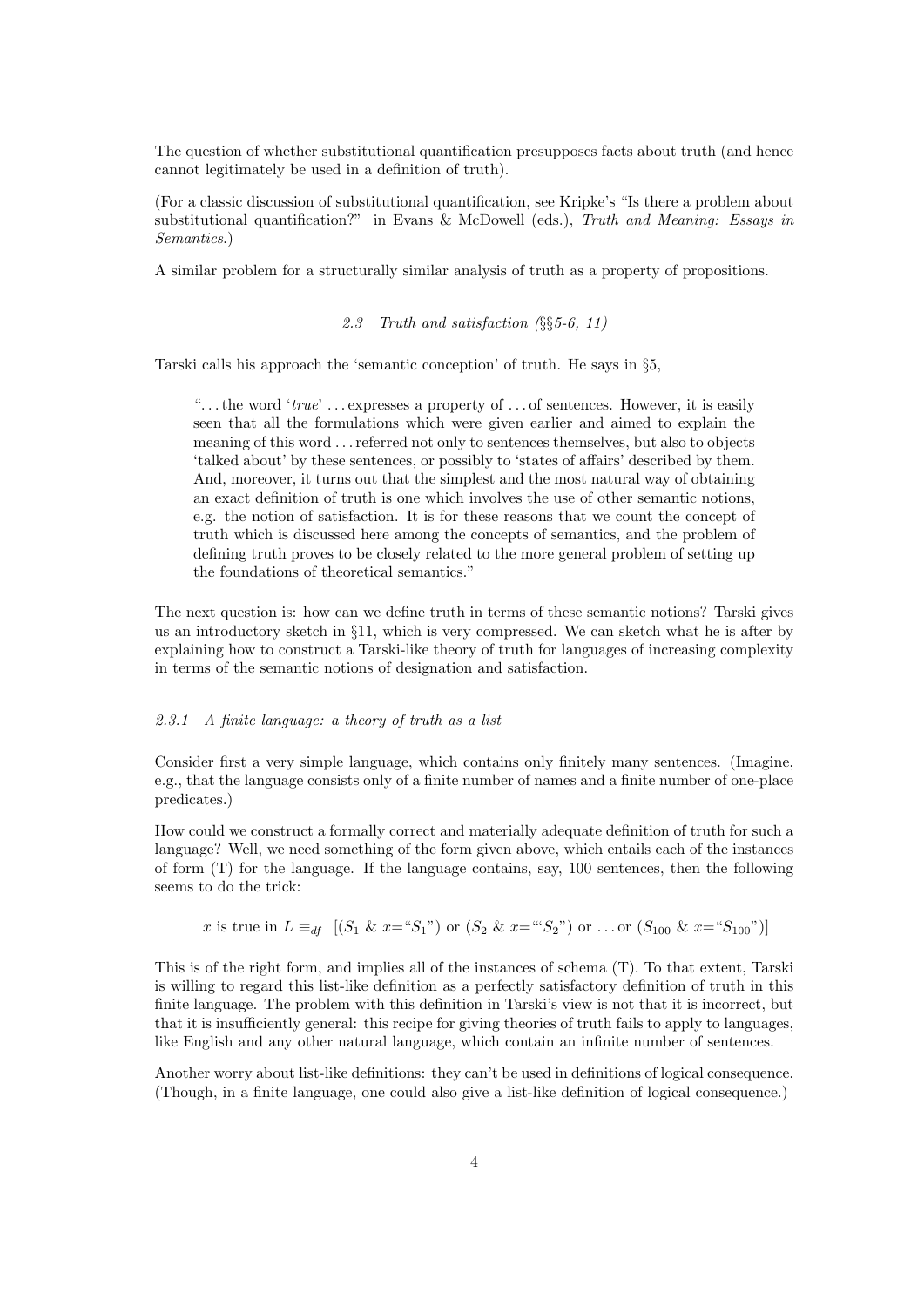#### 2.3.2 A simple language with infinitely many sentences

Suppose first that we have a language like our simple 100-sentence language above, but with the addition of two new pieces of vocabulary: ' $\neg$ ' and '&'. Now we have infinitely many sentences in the language, and so cannot give a list-style definition of truth in the language.

For this kind of language, we can give an intuitive inductive definition of truth with the following axioms:

An atomic sentence x is true in  $L \equiv_{df} [(S_1 \& x = "S_1")$  or  $(S_2 \& x = "S_2")$ or ... or  $(S_{100} \& x = "S_{100}"$ 

A sentence of the form  $\neg x \exists$  is true in  $L \equiv_{df} x$  is not true

A sentence of the form  $\ulcorner x \& y \urcorner$  is true in  $L \equiv_{df} x$  is true and y is true

How this can be converted into an 'explicit definition' of truth which is formally correct, in Tarski's sense.

## 2.3.3 A language with function symbols

Though this language is more complex than our original finite language, it is still a very simple language. One respect in which it is simplified is that, if we think of the atomic sentences of the above language as the ones with no occurrences of  $\eta$  or  $\mathscr{X}$ , it has only finitely many atomic sentences. But natural languages, for example, are not like this.

Suppose we introduce into the language some functional expressions, which can be combined with a singular term to form a new singular term. An intuitive example might be the expression 'The mother of'. This can be combined with a singular term to form a new singular term; moreover, it can be iterated indefinitely many times, giving us indefinitely many singular terms in the language. For such a language, the definition of truth given above will obviously be unsatisfactory, since the above definition relied on a list-like definition of truth for atomic sentences. But now we have an indefinite number of atomic sentences.

To make any progress here, we will obviously have to give some kind of definition of truth for atomic sentences which goes beyond the list-like definitions given above. Let's suppose for simplicity that every atomic sentence consists of one singular term combined with a one-place predicate. Then it looks like we can give following theory of truth for atomic sentences, which can be used to replaced the list-like definition above:

An atomic sentence  $\ulcorner n$  is  $F\urcorner$  is true in L iff the object designated by  $\ulcorner n\urcorner$  satisfies  $\sqcap$ is  $F^{\sqcap}$ .

But you might have the following objection: even if this seems true so far as it goes, it hardly satisfies Tarski's 'formal correctness' constraint. After all, this uses the undefined semantic notions of designation and satisfaction in the analysis of truth.

## 2.3.4 Definitions of designation and satisfaction

How can we analyze designation and satisfaction?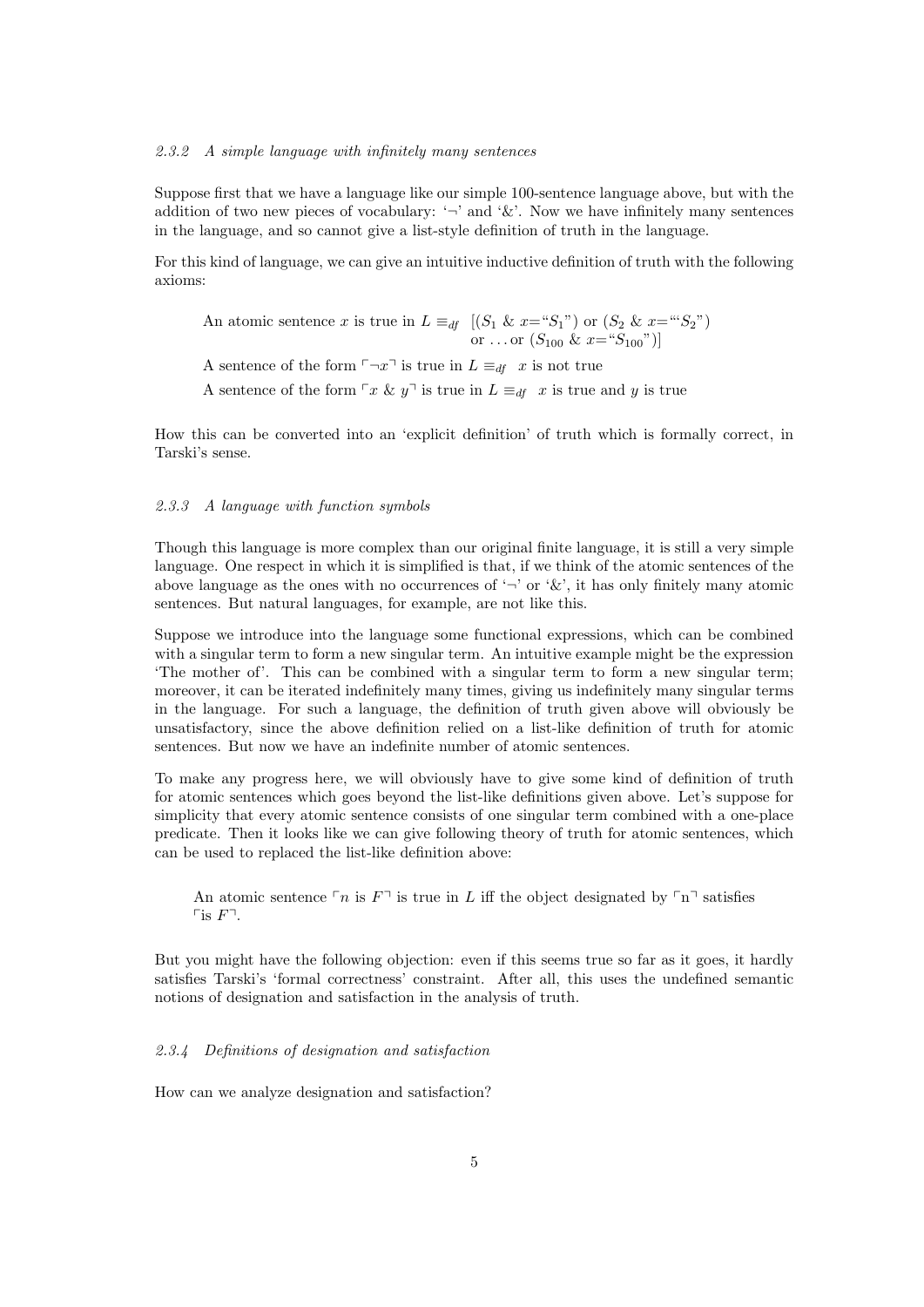The answer to this question is in some ways reminiscent to our answer of how to construct a theory of truth for a language with only finitely many sentences. So see how, first suppose that our language has only three names and three predicates, 'Bob', 'Jane', and 'Nancy' and 'is nice', 'is mean,' and 'is lazy.' We can then give the following analyses of designation and satisfaction for the language:

Definition of designation

a name *n* designates an object  $o \equiv_{df} [(n=``Bob"$  and  $o = Bob) \vee (n=``Jane"$  and o  $=$  Jane)  $\vee$  (n="Nancy" and  $o =$  Nancy)]

Definition of satisfaction

an object o satisfies a predicate  $p \equiv_{df} [(p=$ "is nice" and o is nice)  $\vee (n=$ "is mean" and o is mean)  $\vee$  (n="is lazy" and o is lazy)]

You should notice that there is an analogy between the material adequacy constraint which Tarski set on the theory of truth, and similar constraints which we should expect our definitions of designation and satisfaction to meet. Just as a theory of truth for a language should imply every instance of

'S' is true in L iff S

so we should expect our theories of designation and satisfaction to imply every instance of the following two schemata:

'n' designates o in L iff  $o = n$  $o$  satisfies 'is  $F$ ' in  $L$  iff  $o$  is  $F$ 

Here you might object as follows: the list-like definition of truth failed for a language with infinitely many sentences. But now, with the introduction of functional expressions like 'The mother of', we have infinitely many singular terms. So how can we give a list-like definition of designation?

The answer is that we cannot, and that the above definition of designation is only satisfactory for a language which contains, as its singular terms, only a finite stock of simple names. Suppose that in our language we have, in addition to the three names above, two functional expressions: 'The mother of' and 'The father of.' Since these can be iterated indefinitely, this gives us infinitely many singular terms in the language.

Then we can give the following two part definition of designation:

A name *n* designates an object  $o \equiv_{df} [(n="Bob" and o = Bob) \lor (n="Jane" and o$  $=$  Jane)  $\vee$  (n="Nancy" and  $o =$  Nancy)]

A functional expression  $\ulcorner f(s) \urcorner$  designates an object  $o \equiv_{df} [(\ulcorner f \urcorner = \urcorner \text{The mother of'} \&$ for some object o',  $\lceil s \rceil$  designates o' & o is the mother of o')  $\vee$  ( $\lceil f \rceil = \text{The father of'}$ & for some object  $o'$ ,  $\lceil s \rceil$  designates  $o'$  &  $o$  is the father of  $o'$ )

This entails every instance of the 'designation schema' given above, for each of the infinitely many singular terms of the language.

(The treatment of complex predicates runs in an analogous way. See the discussion of "x is greater than y or x is equal to y" in  $\S 11$ , p. 353.)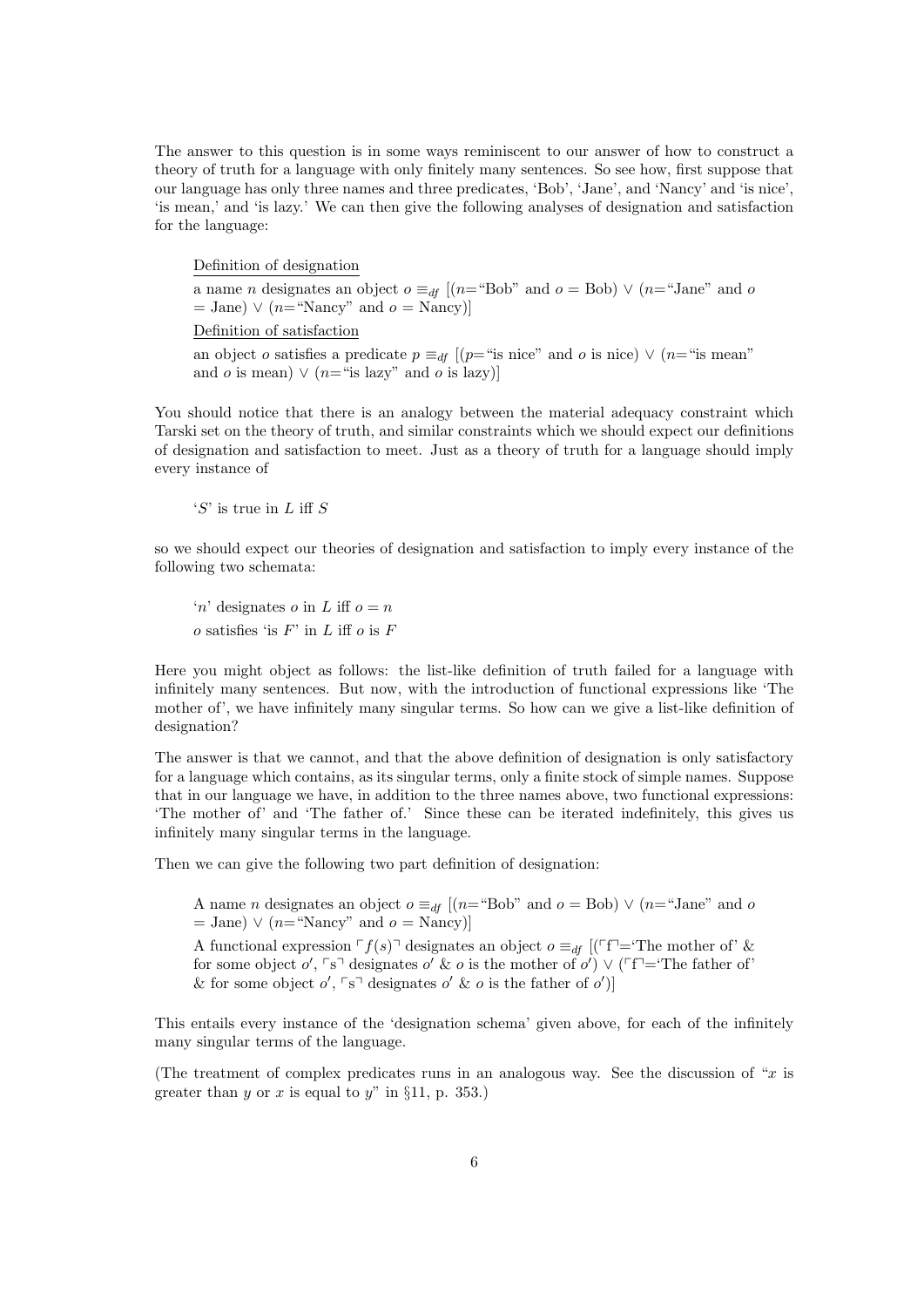## 2.3.5 A language with quantifiers

One important respect in which the above language is simplified is that every non-atomic sentence in the language is a combination of two or more whole sentences. This was clear from the way we proceeded: we first gave definitions of truth for atomic sentences, and then explained the truth of non-atomic sentences in terms of the truth of the atomic sentences.

But if we add quantifiers to the language, we get sentences which are neither atomic nor truthfunctions of whole sentences, like

 $\exists x \text{ red } (x)$ 

So let's consider a language like the one we discussed above, but with the addition of the existential quantifier. How can we handle quantified sentences in our definition of truth?

Let's assume, to simplify, that every object in the domain has a name. Then, given this assumption, it looks like the intuitive thing to say about the sentence above is that it is true just in case there is some name such that, if we replaced the variable with the name and deleted the quantifier, we would get a true sentence. This, it seems, provides a definition of the truth of existentially quantified sentences in terms of our definition of truth for atomic sentences.

This is useful, but it is not in general true that languages contain names for every object in the domain.

Assignments of values to variables, and Tarskian definitions of truth relative to an assignment.

## 2.4 The liar and the hierarchy of languages  $(\S_{\S}^67-10)$

Th foregoing provides some explanation of how to construct Tarskian truth theories for languages of increasing complexity. But it provides no explanation, you might think, for how the Liar paradox is to be avoided.

It is clear that Tarski takes the Liar Paradox to be a very serious challenge to any attempt to make sense of the concept of truth. About the Paradox, he says,

"In m y judgement, it would be quite wrong and dangerous from the standpoint of scientific progress to depreciate the importance of this and other antinomies, and to treat them as jokes or sophistries. It is a fact that we are here in the presence of an absurdity, that we have been compelled to assert a false sentence. . . . If we take our work seriously, we cannot be reconciled to this fact. We must discover its cause, that is to say, we must analyze premises upon which the antinomy is based; we must then reject at least one of these premises, and we must investigate the consequences which this has for the whole domain of our research." (348)

Tarski goes on (in  $\S 8$ ) to state the three assumptions about the sample language L which lead to "the antinomy of the Liar":

1. L contains the resources for stating facts about its own semantics, such as the term 'true' applying to sentences of L. Tarski calls this L being 'semantically closed.'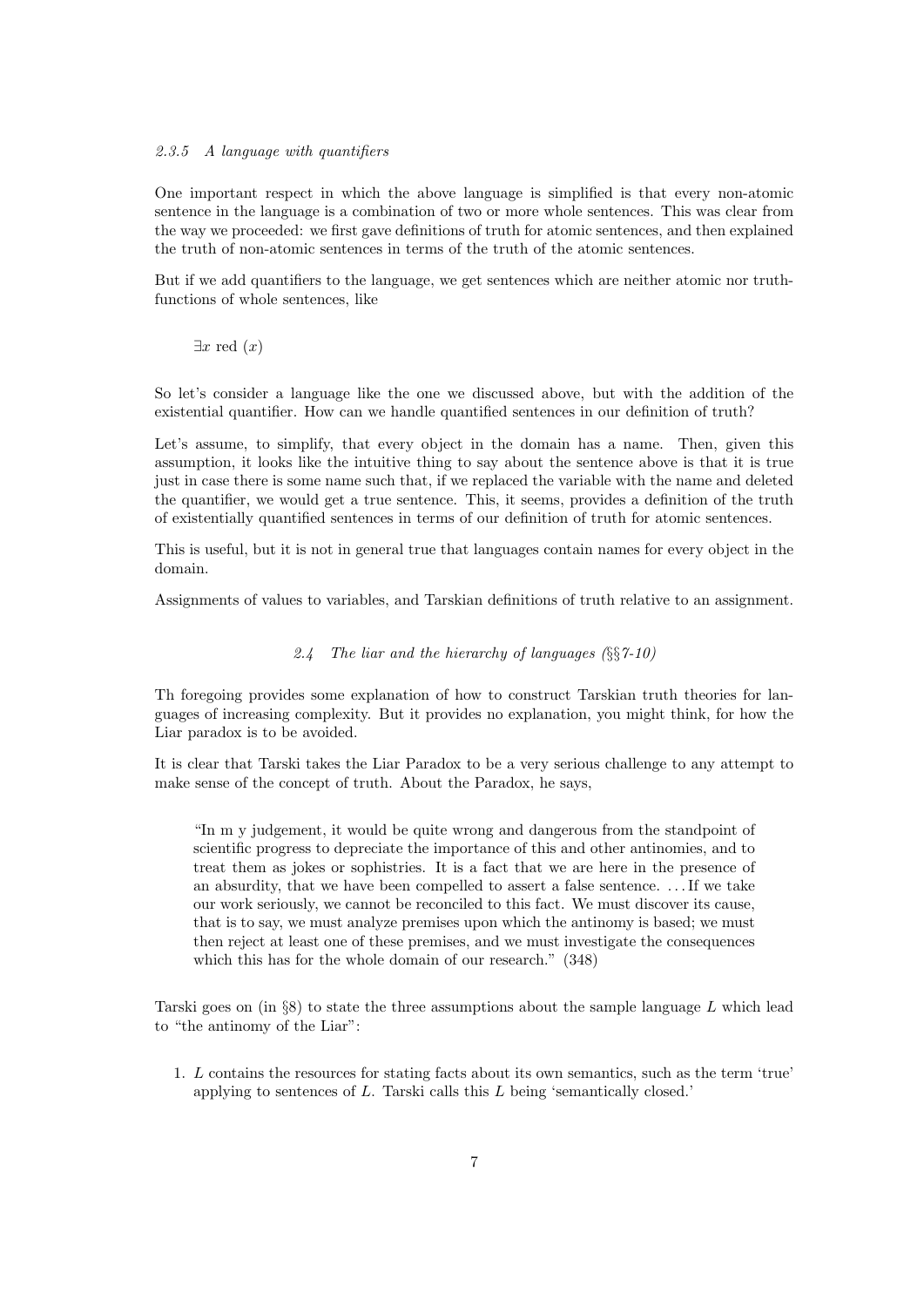- 2. The ordinary laws of logic hold, including the law of the excluded middle.
- 3. The language contains the capacity to refer to its own expressions.

Since these three premises lead to a contradiction, we must reject one of them. The problem is that each of the three seem very plausible. Tarski thinks that it is clear that we cannot reject the second assumption, and it is extremely implausible to reject the third. So Tarski concludes that we must reject the first of the three assumptions: "Accordingly, we decide not to use any language which is semantically closed in the sense given." (349) According to Tarski, no language can state its own semantics.

This raises the question of what we are doing when we state a Tarskian theory of truth for a language. Are we not contravening the decision not to use any language which is semantically closed? Tarski turns to this question in §9.

His answer is that we must distinguish the language for which we are giving a theory of truth, and the language in which we state the theory. He calls the former the 'object-language', and the latter the 'meta-language.' He concludes: "In this way we arrive at a whole hierarchy of languages." (350)

The requirements on the meta-language. Why everything statable in the object-language must be statable in the meta-language.

How the rejection of assumption (1) provides a solution to the Liar Paradox.

## 3 The importance of Tarski's definition

## 3.1 The reply to truth skepticism

Tarski's definition as a definition of truth, designation, and satisfaction for a language which makes no use of concepts other than those employed in the language itself. Hence, if the original language was legitimate, so is that language with a Tarskian truth predicate added to it. The proof that a truth predicate with these characteristics could be rigorously defined for some formalized languages was one of Tarski's main achievements.

## 3.2 The definition of logical consequence

How Tarski's definition of truth can be used to define logical consequence (for a language).

## 4 Natural and formalized languages

In §6, Tarski says that his definition only applies to truth predicates in formalized languages, and not to natural languages:

"For other languages — thus, for all natural, 'spoken' languages — the meaning of the problem is more or less vague, and its solution can have only an approximate character. Roughly speaking, the approximation consists in replacing a natural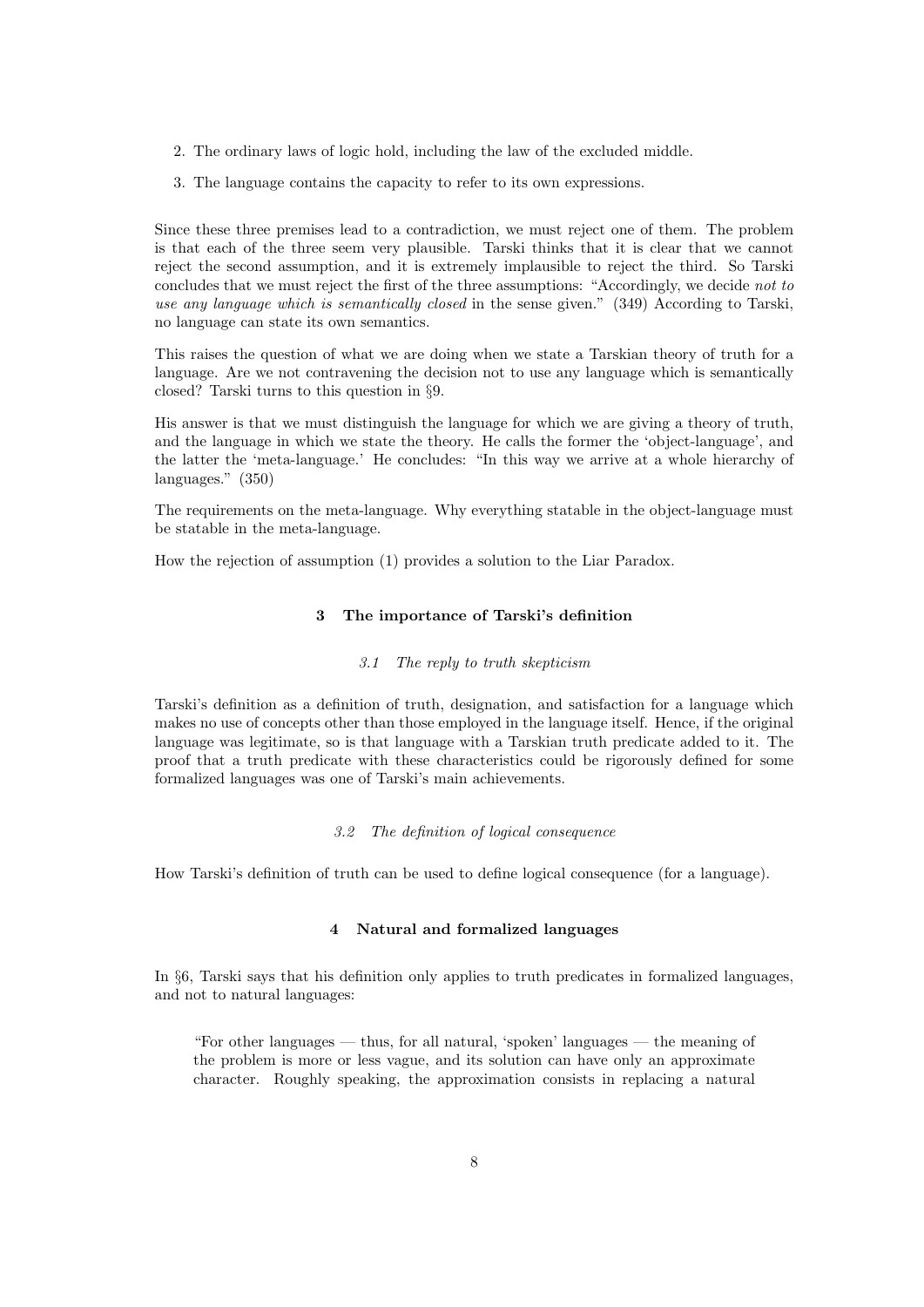language ...by one whose structure is exactly specified, and which diverges from the given language 'as little as possible'."

But, you might wonder, can Tarski's account explain the meaning of the word "true", as we use it in English?

It seems clear that Tarski is not very interested in this question. He says in §14:

"I hope nothing which is said here will be interpreted as a claim that the semantic conception of truth is the 'right' . . . one. I do not have the slightest intention to contribute in any way to those endless, often violent discussions on the subject . . . I must confess I do not understand what is at stake in such disputes. . . .

It seems to me obvious that the only rational approach to such problems would be the following: We should reconcile ourselves with the fact that we are confronted, not with one concept, but with several different concepts which are denoted by one word; we should try to make these concepts as clear as possible . . . to avoid further confusions, we should agree to use different terms for different concepts; and then we may proceed to a quiet and systematic study of all the concepts involved ..."

Why this response is not entirely satisfactory.

We can raise at least three problems for the attempt to apply Tarski's theory of truth to a natural language like English.

## 4.1 Natural languages lack appropriate formalizations

The case of propositional attitude ascriptions; the problem of giving a truth theory for sentences like

Galileo believed that the earth is round.

Why Tarski was not interested in sentences like this one. For an attempt to expand Tarski's model to handle sentences like this one, see Davidson, "On Saying That."

4.2 'True' in English applies primarily to propositions, not sentences

4.3 Natural languages seem to be semantically closed

Tarski's undefinability theorem: the argument, based on the Liar, that no bivalent language with the capacity for self-reference and some basic logical resources can contain its own truth predicate. However, English, e.g., may well seem to be such a language.

Tarski's response to the problem of the semantic closure of natural languages:

"A characteristic feature of colloquial language . . . is its universality. If we are to maintain this universality of everyday language in connexion with semantical investigations, we must, to be consistent, admit into the language, in addition to its